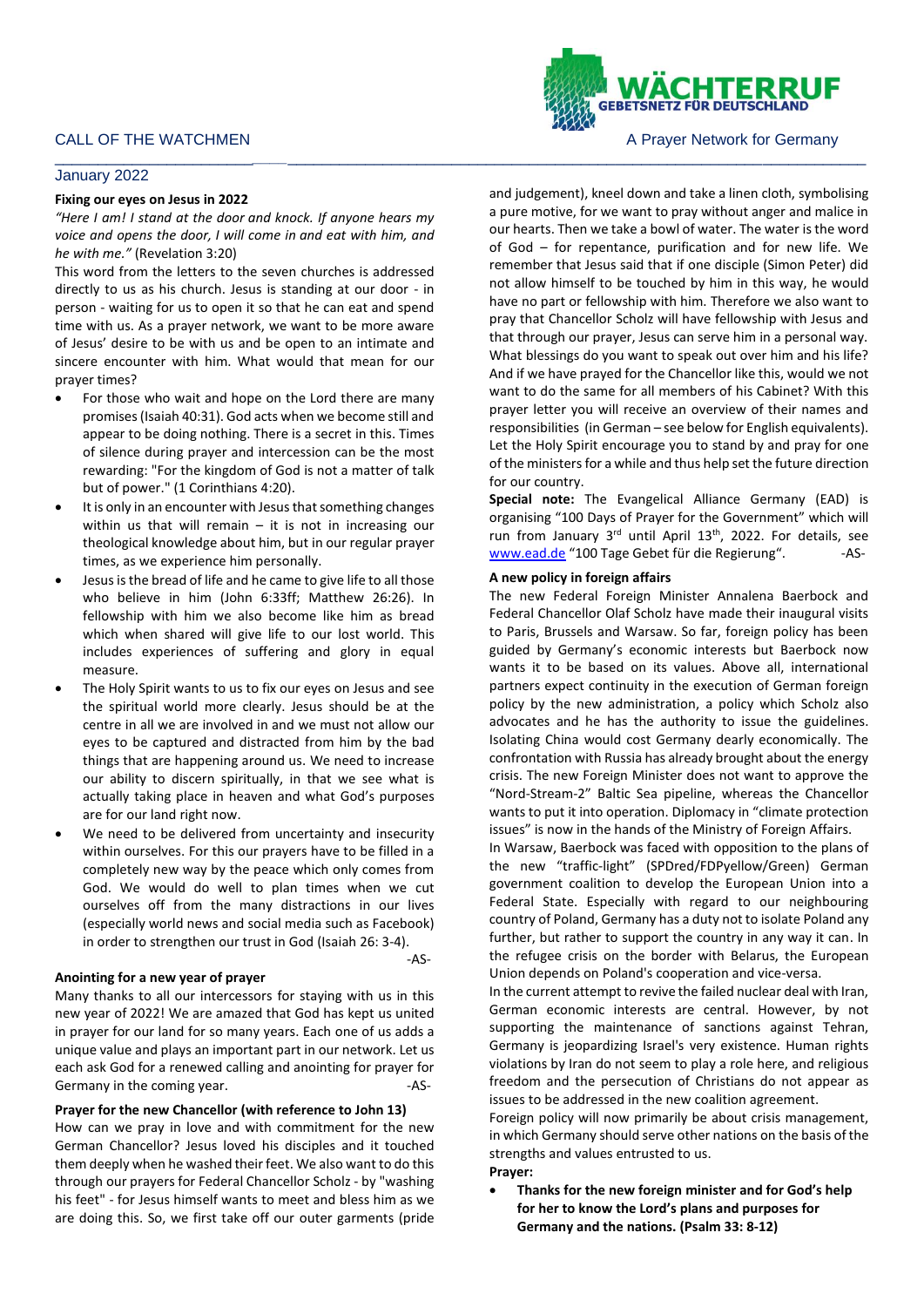- **For Germany to stand firm on the side of Israel and as an important connecting link between Poland and France. (Joel 3: 12-16)**
- **That German foreign policy recognises the needs of other nations more than just the economic interests and values of Germany itself. (Matthew 20: 25-28)** -KH-

# **Healing the broken-hearted (Isaiah 61:1-3)**

Most people do not primarily need help in the form of good advice. They long much more to be seen and be understood and for meaningful relationships with other people. Only then can they gain confidence in themselves and realise their full potential. Many people suffer from loneliness because they have no close friends in whom they can trust. The corona crisis is bringing tension in so many different ways, magnifying longstanding problems and shortfalls in our society. The key to bringing healing to our land is not primarily in our ability to bring the crisis under control and "put things back to normal", but in how much we are willing to stir our hearts to encourage and care for our people. We need to serve them and help them to overcome barriers, to tear down walls of misunderstanding, to build bridges and work together with those with differing points of view, to live reconciled with others and to make close friends. As the body of Christ, we are called to be a guide and role model for how to be reconciled and live in unity with one another. The nature of God and the virtues of the kingdom of God are to be demonstrated through us in our land (1 Peter 2:9). It cannot come from anywhere else. We are anointed, in the Spirit of Jesus, to "clothe" those in a spirit of despair with a "garment of praise", to give them "a crown of beauty instead of ashes", to set them free instead of passing judgment upon them. The Spirit of the Sovereign Lord is on us to heal the broken-hearted! Let us keep Isaiah 61:1-3 in our hearts as we pray for our land. **Prayer:**

- **Father, let us feel the pain that many are experiencing as they long for meaningful relationships and acceptance!**
- **We stand in the gap with open hearts to serve where there is tension and division in our society in these days. Lord, have mercy!**
- **We want to be vessels from which your mercy, kindness**  and grace flow out all who are in need. **AS-**

#### **Consequences of Corona for children and young people**

Under the headline: "Doctors treating children and adolescents are sounding the alarm", several newspapers and magazines in December reported on the significant increase in the number of young patients receiving psychiatric treatment. The number of emergency calls have risen by leaps and bounds due to the corona pandemic and places in youth psychiatric clinics are fully occupied. Anxiety, worries about the future, depression and even thoughts of suicide are the clear consequences of irregular school attendance with much time spent alone at home, and a lack of leisure activities and opportunities to meet with friends in the past months. In addition, parents are stressed by these circumstances and there has been increase in domestic violence. Let us pray for the protection of the smaller and weaker members of our society and bless the families in our land with peace and love. Let us also stand in prayer for workers in schools and health care and all those involved in youth development, training and counselling professions.

**Prayer:**

- **Let us take on the responsibility as intercessors to bring the children and young people of our land to Jesus so that he may bless them. (Mark 10:14).**
- **For healthy family structures and fathers and mothers who are strong and take their responsibilities seriously to raise, train and guide their children. (Malachi 4:6)**
- **For the anointing of people in educational and counselling professions with the wisdom and knowledge of God, our real doctor and counsellor who gives generously to those who ask. (James 1:5; Exodus 15:26)** -FL-

### **Aliyah – going home to the promised land**

One of the greatest miracles that we are witnessing at this time is the moving of large numbers of Jews back to Israel. This homecoming to the land that God gave them in ancient times is called "Aliyah", the Hebrew word for "going up".

God himself is in the process of bringing the Jewish people back to the land of Israel from all over the world and is thus fulfilling the many prophetic scriptures in the Old Testament in which he promises to gather the Jewish people together for the sake of his holy name (Ezekiel 36:22ff). His heart's desire is not only to gather them geographically, but to "plant" them – "with all his heart and soul", "never again to be uprooted" - (Amos 9:15; Jeremiah 32:41) in their (spiritual) inheritance, to purify them and to affirm them as "his people" once again.

The first great "Aliyah wave" took place at the end of the 19th century, when many Jewish communities were being expelled from Russia, and at a time when the land was known as Syria-Palestine and ruled under the Ottoman Empire. But since the State of Israel was founded in 1948, more than 3.3 million people with a Jewish heritage have settled in Israel, many having lost land, home and family in mainland Europe during WW2 and the Holocaust, and more and more Jews are now making Aliyah, continuing the home-coming movement to their land of promise. Numerous organisations, as well as the State of Israel itself, are offering practical help to make immigration possible and to facilitate the start of a new life in the country. Nevertheless, a significant number of new immigrants leave Israel after a while, partly because their hope for a better life has not been fulfilled as expected and the challenges of migration, integration and of the loss of old roots and having to establish new roots are overwhelming them. **Prayer:**

- **That the new Jewish immigrants will see the vision of God coming alive within his people and that he will meet them at the moment of their decision to uproot and make Aliyah. (Deuteronomy 7: 6-8; Jeremiah 29:11)**
- **For a return of Jewish immigrants to the God of their fathers (Ezekiel 36:28ff) and to their Messiah Yeshua. (Luke 24: 44,45; Romans 1:16)**
- **For the ministries and organisations that support Aliyah, especially those in Germany. (Isaiah 49:22)** -TF-

*Wishing you a joyful and richly blessed new year ! Alexander Schlueter and Team*